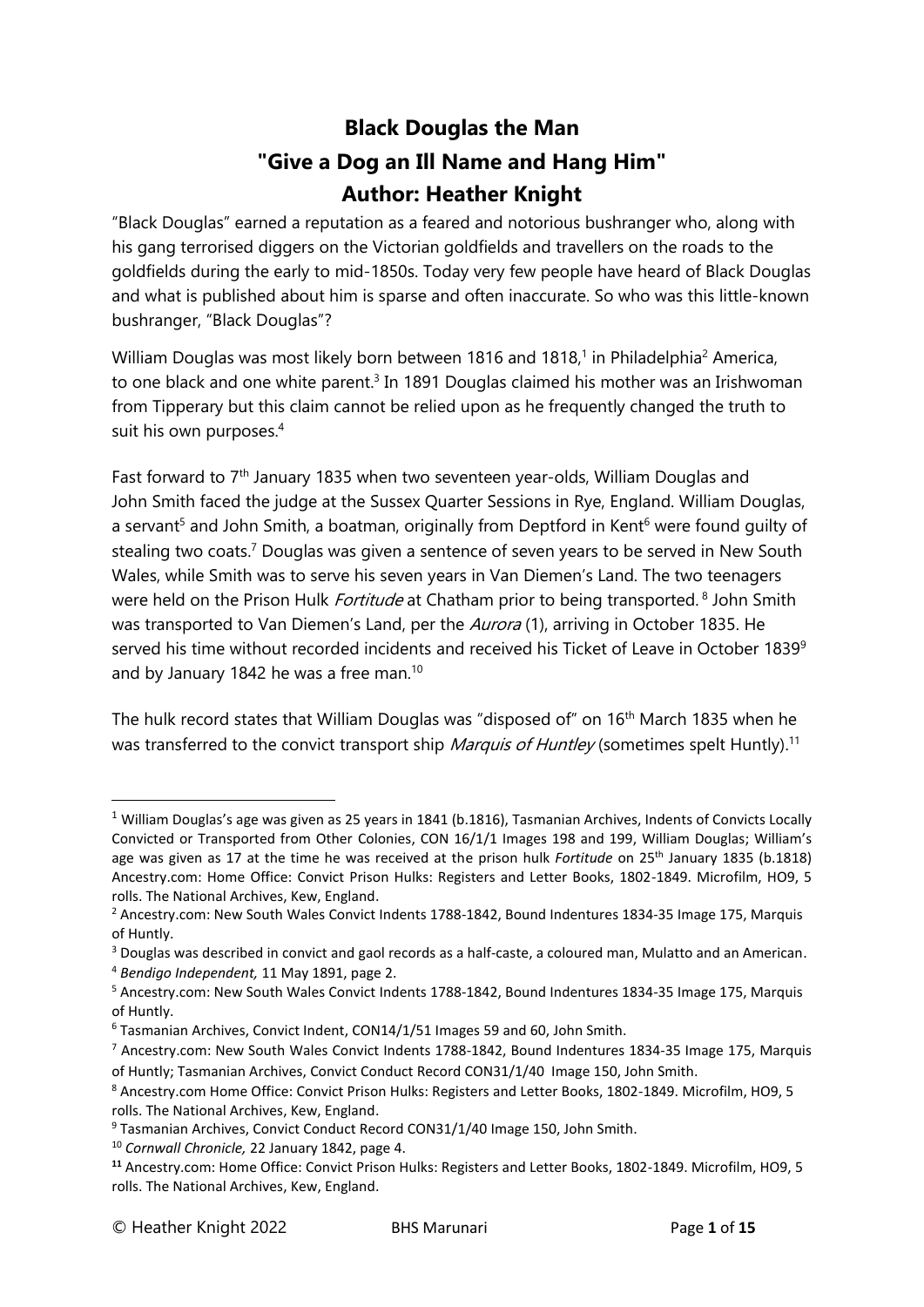Earlier official records consistently give William Douglas's native place as Philadelphia,<sup>12</sup> but over the years as the truth was stretched, it was given as London,<sup>13</sup> Boston<sup>14</sup> and Bristol.<sup>15</sup> His occupation was given as indoor servant,<sup>16</sup> cook and servant,<sup>17</sup> boat-man<sup>18</sup> and in later records as a labourer.<sup>19</sup> Douglas frequently gave false information to prison authorities regarding his birthplace, date of arrival and the name of the ship he arrived on. This may have been an attempt to outwit the authorities and escape his convict past; it may also have been the only control he had over his life.

William Douglas was one of 320 convicts who left England aboard the Marquis of Huntley on 23 March 1835 and arrived in Sydney on 5<sup>th</sup> July 1835.<sup>20</sup> William's time as a convict in New South Wales was brutal and would leave him permanently scarred and crippled in old age. The details of the punishments he received are horrific: between November 1835<sup>21</sup> and June 1841 William received a total of 436 lashes, including 100 on one day, as well as twelve months in irons for offences such as being absent from his work; highly disorderly conduct; assault; neglect of work and being absent without leave.<sup>22</sup>

On 2nd July 1841, two armed men with their faces covered, held up and robbed James Healey at Seven Mile Hollow on the Parramatta Road.<sup>23</sup> Healey recognised one of the thieves as John Wood, an assigned servant. The second man, described as stout and tall,<sup>24</sup> had his face covered with a black handkerchief but Healey knew him to be a man of colour by his hands. Wood and Douglas were quickly identified and were both found guilty of assault and robbery. Both men received a sentence of ten years to be served in Van Diemen's Land.<sup>25</sup> John Wood and William Douglas were amongst forty-three convicts transported on the schooner *Marian Watson*, which arrived in Hobart on the 8<sup>th</sup> March 1842.<sup>26</sup>

**<sup>12</sup>** Ancestry.com: New South Wales Convict Indents 1788-1842, Bound Indentures 1834-35 Image 175, Marquis of Huntly.

**<sup>13</sup>** PROV, VPRS 515/P0000 Central Register for Male Prisoners (1854-1856) Image 361, Alexander Douglas.

<sup>14</sup> PROV, VPRS 515/P0000 Central Register for Male Prisoners (1886-1887) Image 241, Charles Douglas.

Possibly meant to be Boston, Lincolnshire, England.

<sup>15</sup> *Bendigo Independent,* 11 May 1891, page 2.

<sup>&</sup>lt;sup>16</sup> Ancestry.com: Convict Indents 1788-1842 Annotated Printed Indentures 1835, List of Male Convicts by the Ship Marquis of Huntley.

<sup>&</sup>lt;sup>17</sup> Tasmanian Archives, Conduct Registers of Male Convicts arriving under the Assignment System on Non-Convict ships and on strength in Nov 1844, CON35/1/1 Image 187; William Douglas.

<sup>18</sup> PROV, VPRS 515/P0000 Central Register for Male Prisoners (1854-1856) Image 361, Alexander Douglas.

<sup>19</sup> PROV, VPRS 515/P0000 Central Register for Male Prisoners (1890-1891) Image 323, Charles Russell.

<sup>20</sup> <https://convictrecords.com.au/convicts/douglas/william/38045>

<sup>&</sup>lt;sup>21</sup> The convict conduct record states Nov 1834 but this must be an error as he wasn't convicted until Jan 1835.

 $22$  Tasmanian Archives, Conduct Registers of Male Convicts arriving under the Assignment System on Non-Convict ships and on strength in Nov 1844, CON35/1/1 Image 187; William Douglas.

<sup>23</sup> *Sydney Monitor and Commercial Advertiser,* 20 August 1841, page 2.

<sup>24</sup> *Sydney Herald,* 8 July 1841, page 2.

<sup>25</sup> *Sydney Monitor and Commercial Advertiser,* 20 August 1841, page 2.

<sup>26</sup> *Hobart Town Advertiser,* 11 March 1842, page 2; Tasmanian Archives, Conduct Registers of Male Convicts arriving under the Assignment System on Non-Convict ships and on strength in Nov 1844, CON35/1/1 Image 187; William Douglas; Tasmanian Archives, Convict Conduct Record CON31/1/4 Image 206, John Wood.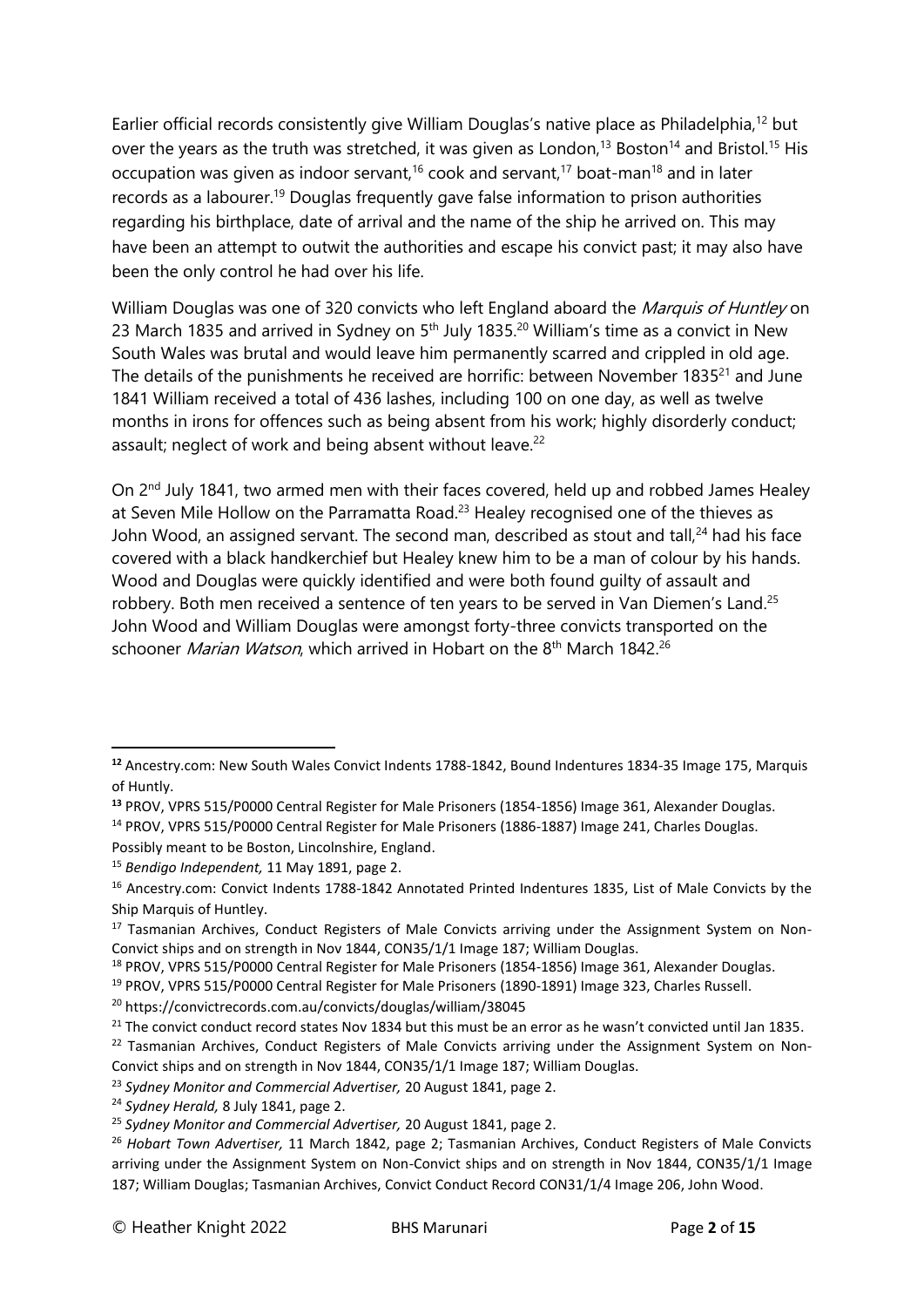When William Douglas arrived in Van Diemen's Land, he was 25 years of age and his height was recorded as 5ft 91/<sub>2</sub> inches tall.<sup>27</sup> The convict conduct record gives a good physical description of William Douglas: he had a copper complexion; a large head and woolly hair; no whiskers; a broad visage and a high forehead; black eyebrows and brown eyes; a flat nose and a large mouth and chin. He also had the following tattoos: woman and stars back of left arm; an anchor almost illegible back same arm and a star back right hand.<sup>28</sup>

William Douglas served at least some of his time in the infamous Port Arthur Penitentiary. Mercifully no more lashes are recorded but William was far from a model prisoner and his conduct record is a long one. His offences included disorderly conduct, obscene language, refusing to work, insubordination, possessing tobacco, smoking, refusing to work, being absent without leave and being involved in prize fights. His record also includes assaults on another prisoner and an officer. The punishments were harsh and included regular stints of hard labour, often in chains and time in solitary confinement.<sup>29</sup>

There are two records of William Douglas being involved in prize fights (bare knuckle fighting) in Van Diemen's Land: on 28 September 1850, for which he received four months hard labour and 14 February 1851.<sup>30</sup> The prize fight on 28<sup>th</sup> September 1850 between "Black Douglas of Sydney" and Bob Fee was reported in detail in a Sydney newspaper. Douglas, the taller of the two was the favourite at 13 stone compared to his opponent's 11 stone 9 pounds.

THE RING. Gallant Fight in Van Diemen's Land between Bob Fee of Sheffield, and Black Douglas of Sydney...At an early hour crowds of nobby equestrian and dragsmen, with a motley assemblage of humble toddlers were soon wending their way to the convincing ground, which was a sweet little spot on the George-Town Road. The Blues, unluckily, were on the alert, and a shift was compelled to be made for fear of ulterior consequences. "The office" was given to the initiated, and they stole away in beautiful style to a sequestered bit of turf on Clarence Plains, where the roped arena was put up, long before the unlucky toddlers could find out the whereabouts. At half-past seven o'clock Fee made his appearance...Douglas, who soon followed was waited on by Minton the snob, and a novice...

After three hours and twenty-nine minutes the fight was terminated when Douglas hit Fee below the belt, a move which was considered deliberate and a foul.<sup>31</sup>

There was big money involved prize fights. In one fight between two men referred to as "Black Charley" and "Lockwood" in October 1856, the prize was £250 aside. These fighting

<sup>&</sup>lt;sup>27</sup> Tasmanian Archives, Indents of Convicts Locally Convicted or Transported from Other Colonies, CON16/1/ Images 198 and 199; William Douglas.

 $28$  Tasmanian Archives, Conduct Registers of Male Convicts arriving under the Assignment System on Non-Convict ships and on strength in Nov 1844, CON35/1/1 Image 187; William Douglas.

 $29$  Ibid.  $30$  Ibid.

<sup>31</sup> *Bell's Life in Sydney and Sporting Reviewer,* 26 October 1850, page 2.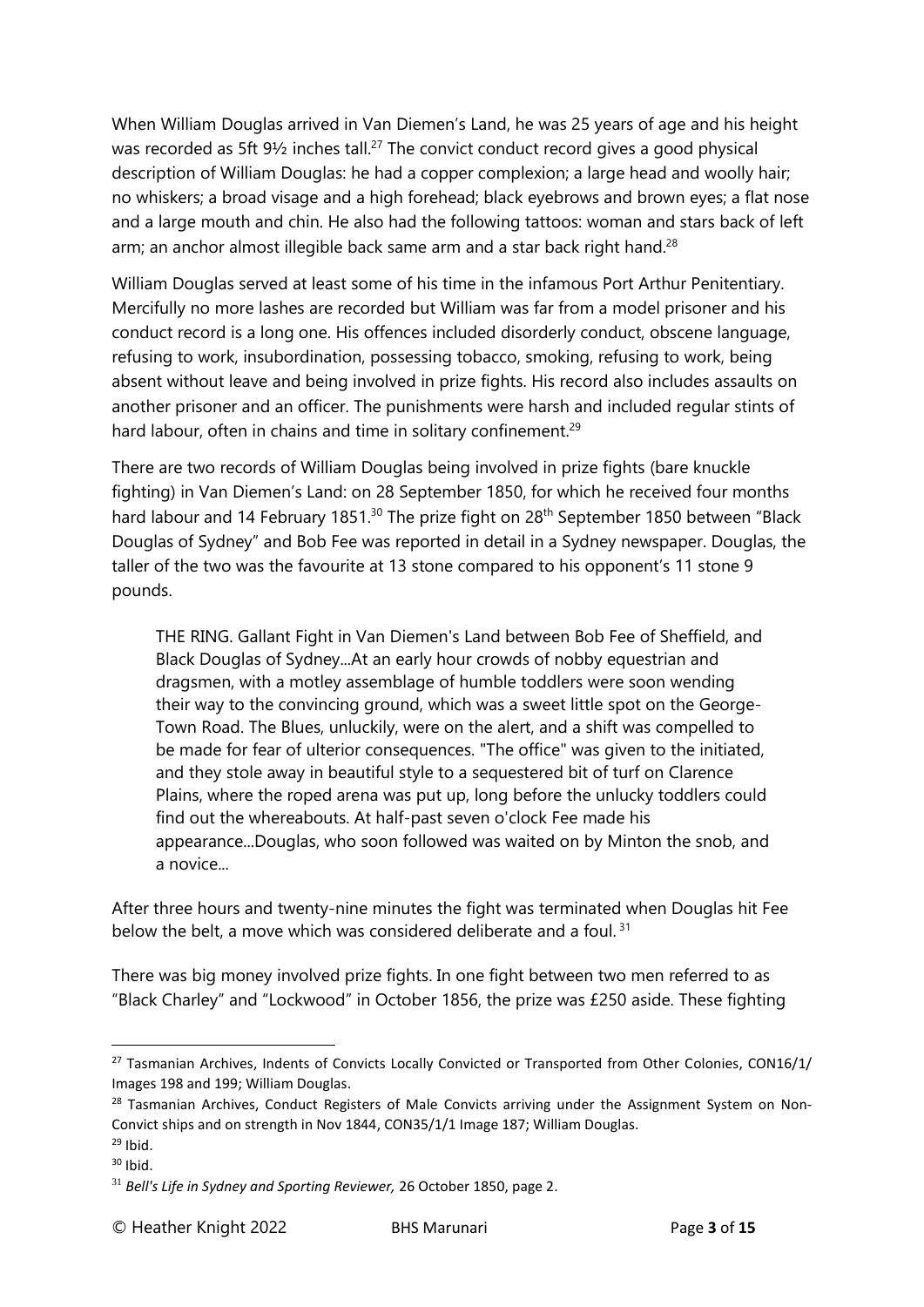matches were considered a degrading spectacle, attracting the worst type of ruffian but they were a popular form of entertainment, particularly on the gold fields. The match held at Dunolly between Black Charley and Lockwood in 1856 went for 227 rounds and reportedly had an audience of between 7-10,000 men.<sup>32</sup> Bob Fee, who beat Black Douglas in September 1850, participated in a fight in 1857 for  $£400.<sup>33</sup>$  It is possible that William came by the name "Black Douglas" through prize fighting. Douglas was later to admit in court that he participated in prize fights and that, "I have gained that petty renown which at first gave popularity to my name."<sup>34</sup>

In September 1851 William's ten year sentence expired and he was a free man.<sup>35</sup> He promptly left Van Diemen's Land, boarding the screw steamer, City of Melbourne on 19<sup>th</sup> September 1851, bound for Melbourne and the newly discovered gold fields.<sup>36</sup>

Initially William was at Golden Point (Ballarat) and he was almost certainly involved in prize fights:

...Black Douglas was upon the Point soon after the arrival of the prospectors...the monotonous avocations of the diggers were occasionally enlivened with prize fights, principally on Sundays, and rows on ordinary days...<sup>37</sup>

Prize fights were well known for the disreputable characters they attracted and often occurred early on a Sunday morning which was seen as a "desecration of the Sabbath".<sup>38</sup> Shortly after the arrival of William Douglas in Port Phillip a fight took place on a Sunday on the Ballarat Diggings which was attended by about 3000 spectators.<sup>39</sup>

Keeping company with ruffians, rogues and scoundrels soon had consequences for William and within six months of his arrival in Port Phillip, William "Black" Douglas had the description of "notorious" attached to his name.<sup>40</sup>

The favourite haunt of Black Douglas and his gang was the Black Forest between Macedon and Kyneton, but they also frequented Kyneton and the Bendigo, Castlemaine (Forest Creek, Fryers Creek & Mount Alexander), Ballarat, McIvor (Heathcote) and the Maryborough diggings. The gold fields were dangerous places and crime was rampant:

...Fryers Creek has ever been noted as the resort of a most notorious gang of ruffians, headed last summer by the well-known Black Douglas. It is calculated that at this moment there cannot be less than from fifty to sixty of these

<sup>32</sup> *Argus,* 27 October 1856, page 5.

<sup>&</sup>lt;sup>33</sup> Bell's Life in Sydney and Sporting Reviewer, 5 December 1857, page 2.

<sup>34</sup> *Argus,* 8 February 1854, page 5. At the time of Douglas's death as "Charles Russell" in 1892, the *Bendigo Independent,* 4 June 1892, page 2 claimed that Charles Russell was not the bushranger "Black Douglas", but "Black Charley" the pugilist, however, Black Douglas was in gaol at the time of this fight in October 1856. <sup>35</sup> *Launceston Examiner,* 13 September 1851, page 8.

<sup>36</sup>Libraries Tasmania Name Index. 543634. POL220/1/1 p425 Departures: The *City of Melbourne* from Launceston to Melbourne; 19 September 1851; Steerage; William Douglas; Free by Servitude.

<sup>37</sup> *Star*, 13 September 1856, page 4.

<sup>38</sup> *Melbourne Daily News,* 28 January 1851, page 2.

<sup>39</sup> *Geelong Advertiser,* 1 November 1851, page 2.

<sup>40</sup> *Argus,* 4 March 1852, page 2.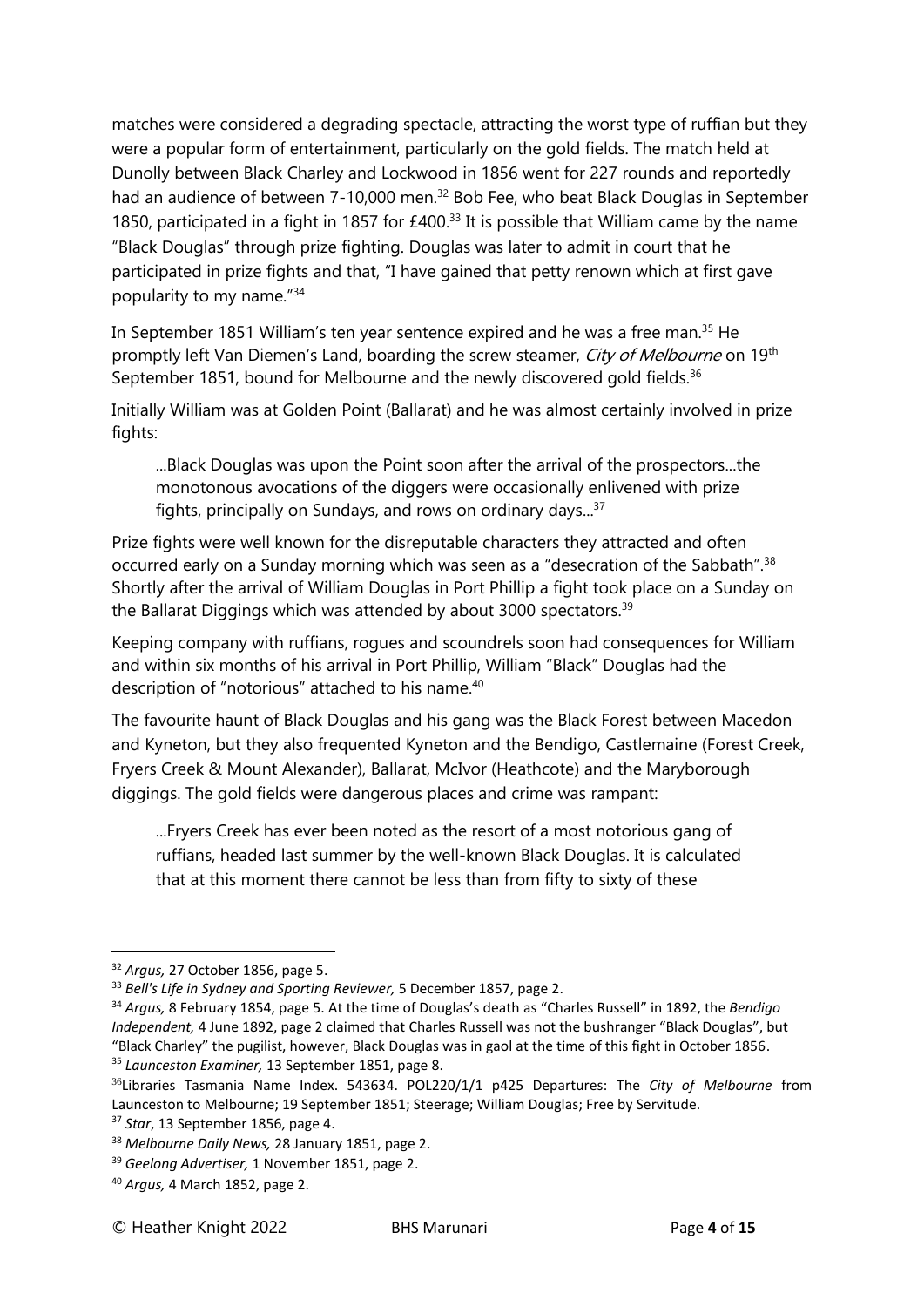characters all residing in one spot, and they are a terror to the surrounding country.<sup>41</sup>

The road through the Black Forest was a particularly dangerous place. The road was teaming with diggers and drays and one newspaper reported that there were 300 drays on the road to the diggings;<sup>42</sup> the road was in a terrible condition; the police were many miles away and there were plenty of places for bushrangers to lurk.<sup>43</sup> Hold ups and robberies on the roads to the diggings were a daily occurrence and there are numerous newspaper reports of people being held up in the Black Forest, sometimes by a gang (or gangs) of four or five men, sometimes mounted, sometimes on foot – but there's no mention of Douglas or a black man.<sup>44</sup> On some of these occasions, the victims were tied to trees.<sup>45</sup> Being highly recognisable, it is possible that if Black Douglas was involved he kept out of sight or was well disguised, as it was his colour and height that had betrayed him when he committed highway robbery in 1841 in New South Wales.<sup>46</sup>

In January 1852 a man named Fahey was in the custody of Constable John Tucker for stealing gold. The constable was in the process of taking Fahey to the watch-house at Kyneton when he was accosted by Douglas who managed to free the prisoner. <sup>47</sup> Douglas was captured in March<sup>48</sup> and in April found himself in the Supreme Court where he was found guilty of common assault against the constable.<sup>49</sup>

William Douglas served a sentence of two months for assaulting the constable. On the day of his release, 21<sup>st</sup> June 1852, he was arrested in Elizabeth Street, Melbourne, for being drunk and disorderly. The mounted police attempting the arrest were attacked by about thirty or forty of Douglas's "associates" and were forced to use the flats of their swords to disperse the crowd. Douglas was said to have been "particularly violent". He was captured after receiving a severe blow to the back of his head.<sup>50</sup> When he faced the judge for this offence, William Douglas was no longer, he was now Alexander Douglas. The substantial fine of £5 was paid and Douglas was released.<sup>51</sup>

In August 1852 Douglas was before the magistrate at Kyneton for passing "Don Havanna" flash notes;<sup>52</sup> in November 1852 he was arrested at the Bendigo diggings with a large cargo of sly grog destined for the gold fields;<sup>53</sup> in June 1853 he was arrested at Ferguson's Inn, Broadford (the reason was not stated) by the Kilmore police<sup>54</sup> and in July he was before the

<sup>41</sup> *Tasmanian Colonist,* 20 December 1852, page 4.

<sup>42</sup> *Geelong Advertiser,* 1 December 1851, page 2.

<sup>43</sup> *Argus,* 7 April 1852, page 4.

<sup>44</sup>*Argus,* 10 December 1851, page 3; *Argus,* 7 April 1852, page 4*; Argus,* 9 July 1852, page 3; *Argus,* 3 August 1852, page 2; *Geelong Advertiser and Intelligencer,* 18 September 1852, page 2.

<sup>45</sup> *Argus,* 10 December 1851, page 3.

<sup>46</sup> *Sydney Monitor and Commercial Advertiser,* 20 August 1841, page 2.

<sup>47</sup> *Argus,* 15 April 1852, page 4.

<sup>48</sup> *Argus,* 4 March 1852, page 2.

<sup>49</sup> *Argus,* 15 April 1852, page 4.

<sup>50</sup> *Argus,* 22 June 1852, page 3.

<sup>51</sup> *Argus,* 23 June 1852, page 5.

<sup>52</sup> *Argus,* 4 August 1852, page *5.*

<sup>53</sup> *Geelong Advertiser and Intelligencer,* 26 November 1852, page 2.

<sup>54</sup> *Argus,* 28 June 1853, page 4.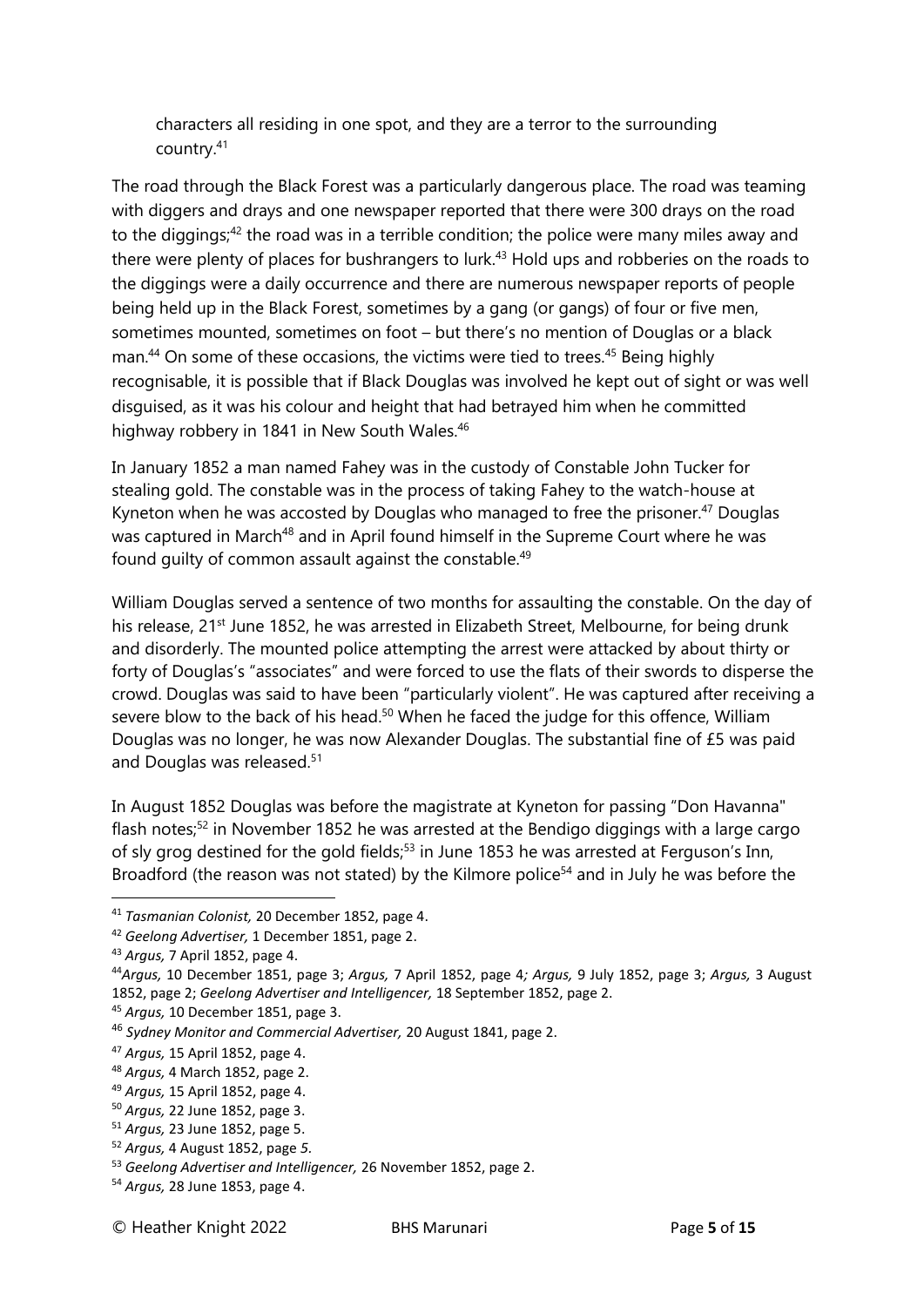court for drunkenness but was discharged.<sup>55</sup> Stories were circulating widely that he had been seen carrying the body of one of his victims slung over his shoulder, "but such was the terror of his name that no one dared to attempt to ascertain the fact."<sup>56</sup>

To date, Douglas had only been arrested in Port Phillip for relatively minor offences but in December 1853 he made the mistake of assaulting one Robert Roberts and found himself before the court at Ballarat for the serious offence of robbery with violence. The newspaper record of this court case gives us the best insight into the intelligence, level of education and eloquence of the newly branded "Alexander Douglas" who defended himself as well as any barrister could.

BALLAARAT QUARTER SESSIONS SECOND DAY. February 1854...The prisoner addressed the jury in a speech of great ability. While dwelling upon the point that he had no legal assistance, it was evident there was not much loss to him from the case being in his own hands. He said that his character had been much prejudiced by vile rumours and reports, and he then read the following singular document written by himself. It is as follows. "Your Honor and Gentlemen, &c. being placed at the bar of this tribunal, and, permitted by law to defend myself, I must, in justice to myself, digress from the present case. My character requires justification and I cannot attempt to defend myself without bringing that character before your notice, for it is by a public exposition alone that it can possibly be justified. I have been two years in the colony of Victoria, having arrived here from Van Diemen's Land, where certainly I admit having carried on a pugilistic profession. But with all my publicity, there is not the slightest record in that country to tax me with any crime, or any offence. Now, consider, gentlemen, that a Government and a large population that has never recognised crime or offence against me, for the space of ten years' residence amongst them how truly upright must have been my moral character. As a matter of frequent occurrence, I have been often urged into the prize-ring, and there, Gentlemen, I have gained that petty renown which at first gave popularity to my name. In all these encounters, I have been strongly opposed by a certain party of oppositionists, whose losses have been great in consequence of their often bringing and backing men to encounter and defeat me. Severe losses on their side and a series of success on mine, have caused the most terrible feelings to exist, which was certainly sprung up into a most unmanly, unchristian like persecution that almost ever existed. The breaking out of the gold fields brought a great number of people from Van Diemen's Land to this country, which gave an opportunity to my persecutors to arrive here on Ballaarat. Some of them had located themselves, and even in a strange country they were determined either to crush my fame as a pugilist, or blast my character as an honest man. Thus, then, gentlemen, I have shewn you the nature from which all my defamation of character arises, &c &c &c., (Here occur the following words in pencil) – "And now I shall lay before you these imaginary crimes. There was a report (the prisoner continued) that I was captain of four armed banditti in the Black Forest. It was publicly rumored that I have been seen carrying the body of dead commissioner in a sack. There was a

<sup>55</sup> *Argus,* 8 July 1853, page 5.

<sup>56</sup> *Argus,* 31 March 1852, page 4.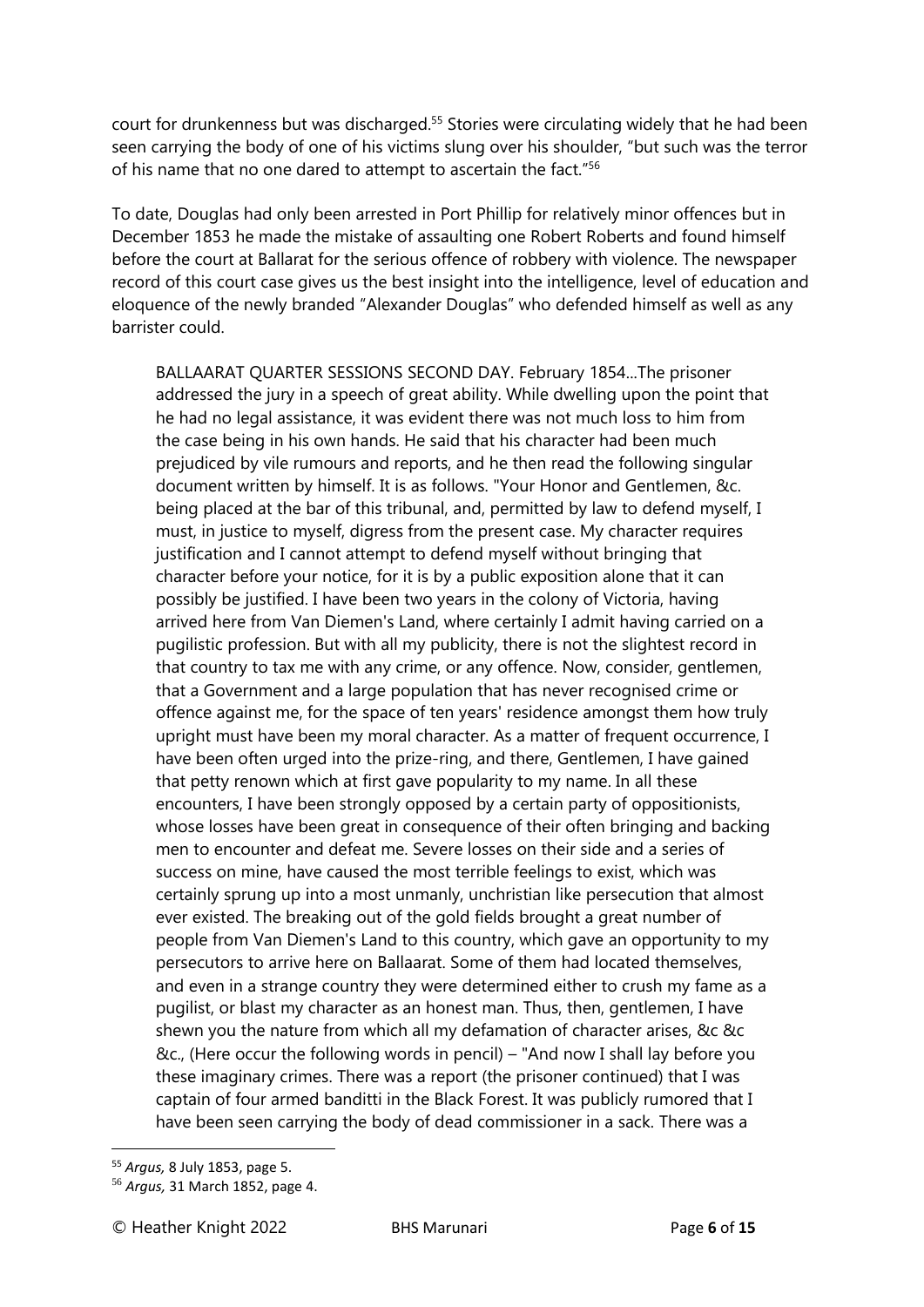report that I had got 21 years. There was a report I had escaped from Pentridge (a place I never saw), with three bullets in my body. All these scandalous reports have militated against me (continued the prisoner with great pathos and eloquence) and thus a man, from no crime whatever, has been vilified and abused – held in abhorrence – and rendered notorious though the records of crime did not bear witness against him. What use was it for him to do good if he were continually liable to this persecution, and dismissed from time to time penniless and dependent on his friends?" [His] Honor summed up, during which the prisoner, with great coolness and decorum, corrected His Honor as to one of his notes of evidence. During his summing up His Honor remarked, that the prisoner's defence of that day would not have disgraced the best barrister in that court. The jury retired, and in a quarter of an hour returned, and found the prisoner quilty of a common assault, only.<sup>57</sup>

It was a performance worthy of an Oscar. Douglas was sentenced to twelve months hard labour in the Geelong Gaol.<sup>58</sup> He was released in November 1854 and the next day he was arrested in Geelong, drunk and disorderly.<sup>59</sup> Again. Sadly, this was to be the pattern of behaviour for the rest of his life.

By April 1855 Douglas and his mates were on the Alma Diggings, about two miles from Maryborough where they were making a pretence of washing tailings.<sup>60</sup> There was a shortage of police to monitor the population of about 15,000 gold miners owing to the government removing police from the outstations and the diggers were noticeably apprehensive at the gang's presence.<sup>61</sup> A series of robberies by a group of five bushrangers took place on the New Bendigo Road which resulted in a woman being shot and killed.<sup>62</sup> This was the final straw; the diggers decided to take matters into their own hands; if the police wouldn't defend them, they would defend themselves.

On the 6<sup>th</sup> May 1855, Douglas and his crew attempted to rob the tents belonging to a group of Maori miners. A mob of between 100-300 miners (400 according to some reports), took the law into their own hands and arrested Douglas and about seven other men, tied them up, destroyed their tents, and were preparing to carry out "Lynch law". The captured men were "escorted in great triumph" to the Maryborough lock-up.<sup>63</sup>

On the 8th May 1855, Alexander Douglas and his associates faced the magistrate. Five of them were committed for trial on charges of robbery, but not Douglas:

The others, including the redoubtable Black Douglas, were remanded for further examination. Notwithstanding the reputation which this chief of robbers has

<sup>57</sup> *Argus,* 8 February 1854, page 5.

<sup>58</sup> *Argus,* 8 February 1854, page 5**;** PROV, VPRS 515/P0000 Central Register for Male Prisoners (1854-1856) Image 361, Alexander Douglas.

<sup>59</sup> *Age,* 14 November 1854, page 5.

<sup>60</sup> *Age,* 11 April 1855, page 7.

<sup>61</sup> *Argus,* 5 May 1855, page 7.

<sup>62</sup> *Argus,* 9 May 1855, page 5.

<sup>63</sup> *Age,* 9 May 1855, page 6 ; M*ount Alexander Mail,* 11 May 1855, page 2; *Age,* 14 May 1855, page 6; *Age,* 14 May 1855, page 3.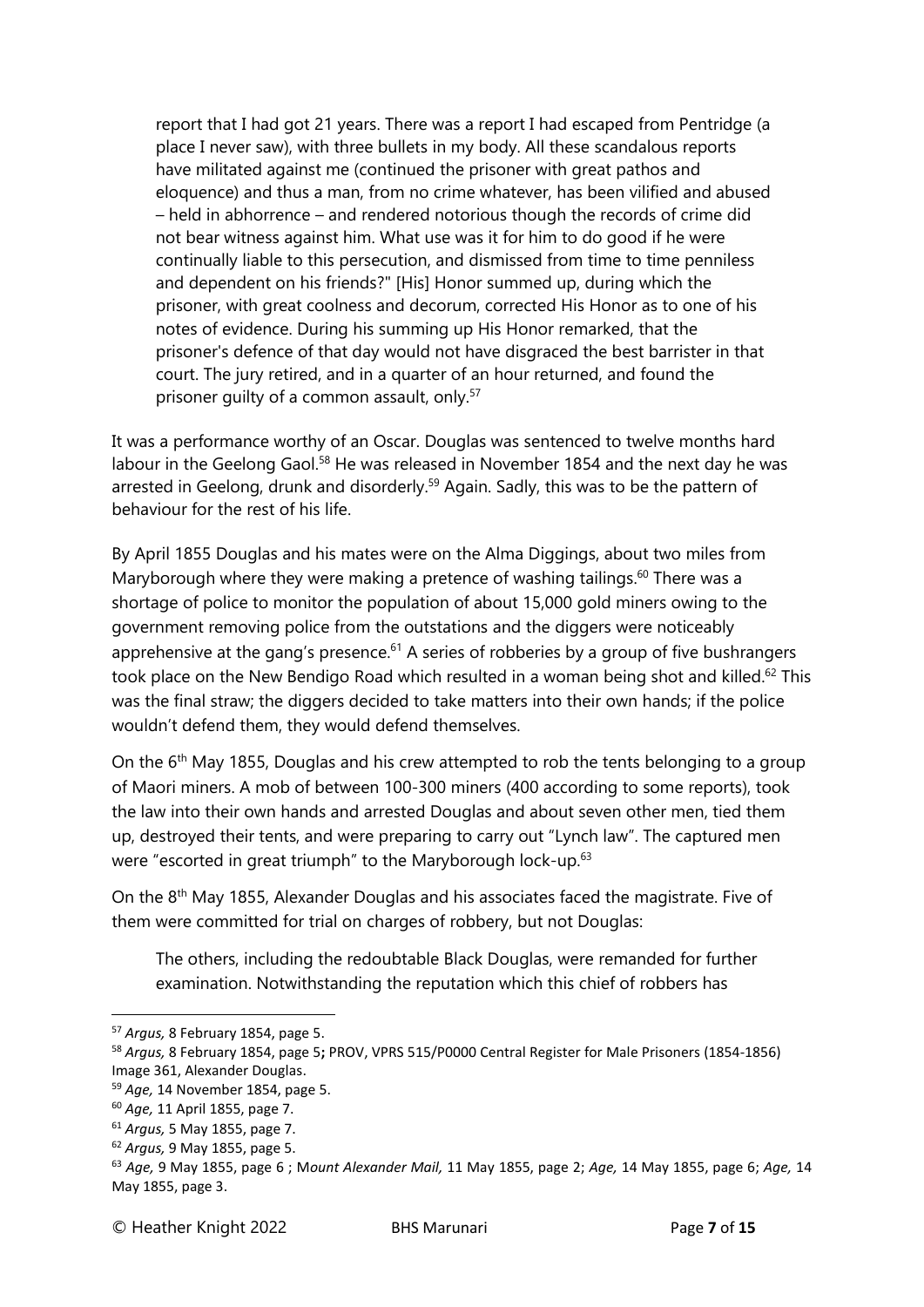obtained, it seems difficult to establish any serious charge against him, and it is thought that he will have to be proceeded against under the Vagrant Act, as a consorter with thieves and vagabonds.<sup>64</sup>

"Alexander" Douglas was found guilty of being on premises without lawful excuse. He was given a sentence of two years under the Vagrancy Act and was forwarded from Castlemaine<sup>65</sup> to Pentridge Gaol where he served the majority of his sentence.<sup>66</sup>

While in gaol, Douglas helped put out a fire in the government paddock in January 1857 and this may be why he was released early for good conduct from Pentridge Gaol in February 1857,<sup>67</sup> much to the disgust of the newspapers, one of which made the unsubstantiated claim that, "This desperado has broken out of almost every prison in the colony..."<sup>68</sup>

After his release from Pentridge, Douglas was sighted at Tarrangower $^{69}$  and Rushworth,<sup>70</sup> where he and his cronies were said to be in the business of easing travellers of their valuables once again.<sup>71</sup> By June 1857 he was in the Yackandandah/Beechworth area where he was arrested several times for being drunk and disorderly and placed in the Beechworth Gaol. After a promise to leave the district, he was discharged.<sup>72</sup> In June 1859 he was probably back in Bendigo where he was once again arrested on charges of being drunk and disorderly and using obscene language.<sup>73</sup>

From June 1859 until 1863 the whereabouts of Douglas are uncertain. Finding him becomes difficult because he begins to use the names Alexander Douglas and Charles Douglas and there are other men by those names.<sup>74</sup> The next confirmed reference of him is in Armidale, New South Wales in November 1864.<sup>75</sup>

By the time Douglas turned up in the Armidale Court, he had started to use the name Charles Russell. Between December 1864<sup>76</sup> and February 1866<sup>77</sup> he served several sentences in the Armidale Gaol for being drunk, using offensive language and vagrancy. As usual, he gave his best performances in court.

...ARMIDALE POLICE COURT...Friday, Jan 20...Charles Russell, an American mulatto who was apprehended for being drunk, and subsequently charged with no visible

<sup>64</sup> *Geelong Advertiser and Intelligencer,* 18 May 1855, page 2.

<sup>65</sup> *Mount Alexander Mail,* 18 May 1855, page 3.

<sup>66</sup> *Argus,* 15 May 1855, page 5.

<sup>67</sup> PROV, VPRS 515/P0000 Central Register for Male Prisoners (1854-1856) Image 361, Alexander Douglas.

<sup>68</sup> *Age,* 19 February 1857, page 4.

<sup>69</sup> *Mount Alexander Mail,* 27 March 1857, page 4.

<sup>70</sup> *Bendigo Advertiser,* 4 April 1857, page 2.

<sup>71</sup> *Age,* 2 May 1857, page 6.

<sup>72</sup> *Ovens and Murray Advertiser,* 6 June 1857, page 2*; Argus,* 10 June 1857, page 4; *Mount Alexander Mail,* 22 June 1857, page 3.

<sup>73</sup> *Bendigo Advertiser*, 28 June 1859, page 2.

 $74$  There is no doubt he would have been in and out of gaol but the records may not be on-line. He may also have been in Sydney where the newspapers may not have reported every drunken incident.

<sup>75</sup> *Armidale Express and New England General Advertiser,* 25 March 1865, page 2.

<sup>76</sup> *Armidale Express and New England General Advertiser,* 21 January 1865, page 2.

<sup>77</sup> *Armidale Express and New England General Advertiser,* 3 March 1866, page 2.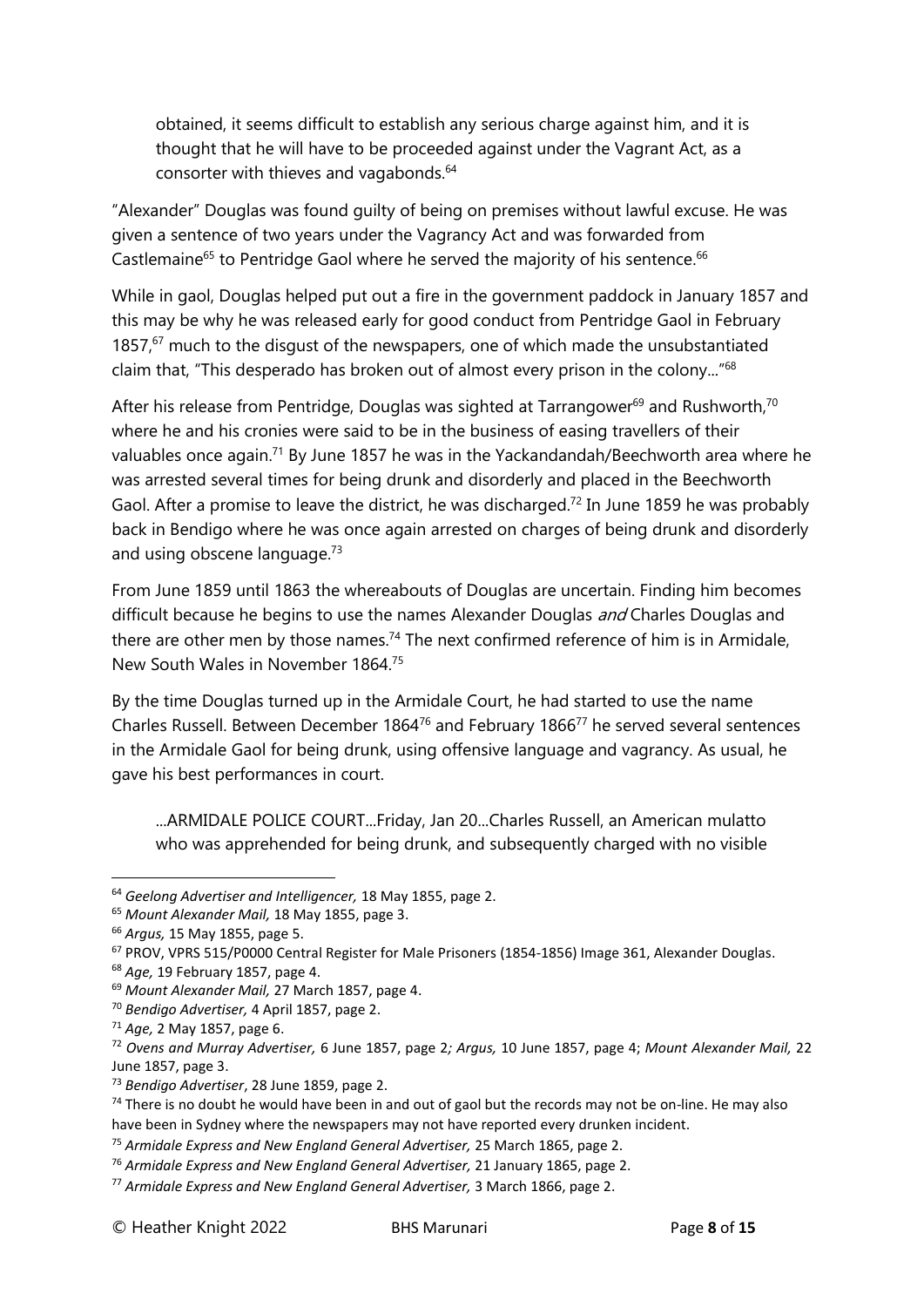means of support, was brought up in custody. It appeared that Sen. Constable Cowley had received complaints of the prisoner's conduct, and on the previous evening he found him drunk and offering to fight persons. It was also stated that prisoner had just previously been discharged from Armidale gaol. Prisoner said, in his defence, that he could always support himself; he was a bushman, splitting timber, putting up fences, and in the harvest time reaping. In reply to a question from the Bench, he gave the name of Mr. Munsie as that of one person he had been working with, and said, crying, that he was so remarkably weak when he came out of gaol that very little liquor upset him. Sen. Sergeant Du Vernet said that prisoner was so remarkably weak he was wanting to fight everybody (a laugh). Prisoner then begged very hard for mercy, and promised to leave the town at once if he were liberated. Sen. Constable Cowley said that prisoner's conduct had been very bad indeed. The Bench admonished and discharged prisoner, but informed him that if he again appeared here he would certainly be dealt with under the Vagrant Act. Prisoner: "I will leave the town at once; thank your worship; G— bless you, my dear gentleman!" No one in court could resist laughing, and although the police ordered Russell out at once he kept lingering on his way, in order to express additional gratitude to the Bench.<sup>78</sup>

This newspaper reference is interesting as it is the only reference to Douglas having legitimate employment of any kind and it is also a possible explanation for why he wandered from town to town.

The magistrates and the police in Armidale were running out of patience and the local newspaper ridiculed Douglas/Russell for his dramatic court performances.

...ARMIDALE POLICE COURT. Tuesday, March 21...Charles Russell was brought up in custody on a charge of having been drunk and using obscene language. Russell is a mulatto, and it will be remembered that on a previous occasion he whined and cried like a child. It appeared, from the evidence of Constable Rafferty, that between 2 and 3 on Monday afternoon he found the prisoner lying drunk in Beardy-street. On telling prisoner that he must get out of that, he used very obscene and threatening language. As prisoner resisted being taken to the lock-up, the constable had to obtain the assistance of a civilian. Prisoner said he did not recollect any portion of the circumstance; that he was only let out of prison yesterday; and that he had been very badly treated in this place. He was about beginning to cry again when Sen. Constable Cowley, the lock-up keeper, was called, and be proved that this was the fourth appearance of prisoner before this Bench since Nov. last, and that he had been convicted once by this Bench. Sen. Sergeant Du Vernet said that prisoner had been sent to gaol for two months by the Bench here, for vagrancy, and that he had previously been sent to gaol for one month by the Bundarra Bench. Prisoner begged hard for mercy, and promised that if let off this time he would leave the town at once. He said that he worked hard for his living, and that inebriation was his only fault. The Bench was sorry that the gaoler had not the means to keep such prisoners at really hard labour, and sentenced Russell to six calendar months in Armidale gaol, with hard

<sup>78</sup> *Armidale Express and New England General Advertiser,* 21 January 1865, page 2.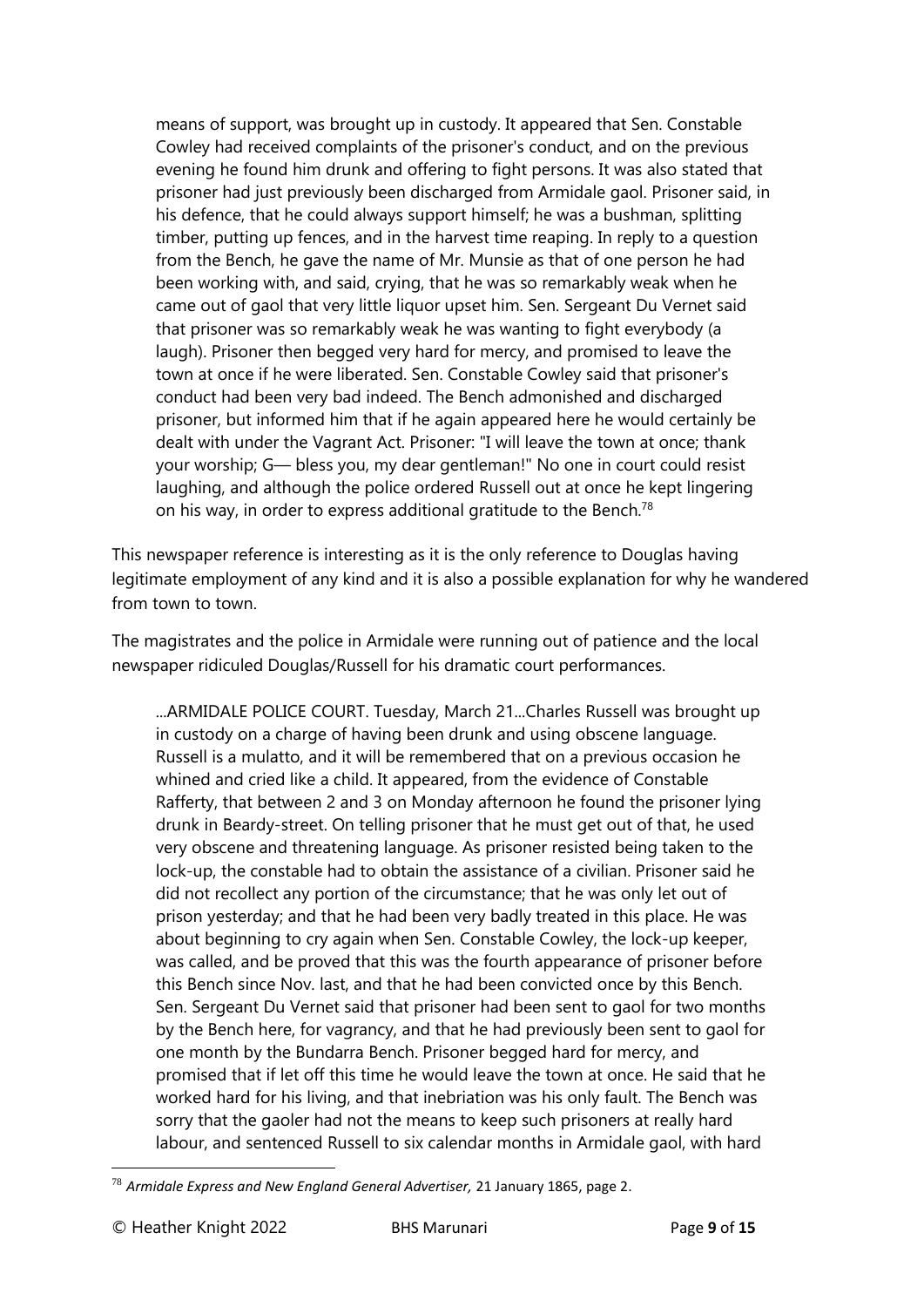labour. Prisoner said it was a fearful sentence. The Bench was sorry it could not give him more. Prisoner was removed, complaining about and evidently astonished at the sentence.<sup>79</sup>

The Armidale Gaol record for "Charles Russell" gives us another interesting insight into the man. Now fifty years of age, Russell was recorded as being able to "read and write perfectly" and further, that he "reads any books he can obtain".<sup>80</sup> His last recorded sentence in Armidale Gaol was for five months from 28<sup>th</sup> February 1866.<sup>81</sup> After repeated harsh sentences in Armidale, Douglas left town.

From 1866 Douglas is elusive until he fronts court in Burrowa<sup>82</sup> as "Charles Douglas" in July 1875 on charges of drunkenness and making use of obscene language. He was forwarded to the Young gaol for one month's imprisonment.<sup>83</sup>

By 1876 Douglas was sixty years old and his hard life had taken a toll. The Goulburn Gaol Entrance Book of 1876 although difficult to read, indicates that Charles Douglas had numerous scars, was slightly bald and had some broken bones. <sup>84</sup> NSW Gaol records show that he also made an appearance in Grenfell.<sup>85</sup>

In January 1881, Charles Douglas was arrested in Goulburn and now he had a "profession":

...Charles Douglas (a man of colour) was charged by the police with vagrancy. Senior-constable Wheally stated that the prisoner was a reputed thief; he was drunk last night when he arrested him; he had been loafing about town for some time past to his knowledge, and had no fixed residence. Prisoner stated that he was a professional phrenologist, and got his living by his profession. Convicted of vagrancy and sent to gaol for one month.<sup>86</sup>

In January 1882 Charles Douglas was gaoled once again in Goulburn<sup>87</sup> and by September of that year he had made his way to Wollongong. Despite his numerous aliases, Douglas was obviously well-known and recognisable. The local newspaper reported that Charles Russell,

<sup>79</sup>*Armidale Express and New England General Advertiser,* 25 March 1865, page 2.

<sup>80</sup> Ancestry.com: State Archives NSW, Kingswood, NSW; Criminal Court Records 1830-1945; Court of Criminal Jurisdiction; NSW Returns of Prisoners in Gaol 1866-1869; Nominal Return of all Prisoners in Her Majesty's Gaol Armidale First Day of May 1866; Reel 2429.

<sup>81</sup> *Armidale Express and New England General Advertiser,* 3 March 1866, page 2.

<sup>82</sup> Now Boorowa, NSW.

<sup>83</sup> *Burrowa News,* 17 July 1875, page 2.

<sup>84</sup> Ancestry.com: State Archives NSW, Kingswood, NSW; Gaol Description and Entrance Books 1818-1830; Entrance and Description Book, Goulburn Gaol 1869-1877; Entrance Book 1876; Series: 2229; Item: 6/5430; Roll: 1875.

<sup>85</sup> Ancestry.com: State Archives NSW, Kingswood, NSW; Gaol Description and Entrance Books 1818-1930; Description Book, Grenfell 1877-1897; Series: 2262; Item: 1486; Roll: 295.

<sup>86</sup> *Goulburn Evening Penny Post,* 25 January 1881, page 2.

<sup>87</sup> *Goulburn Evening Penny Post,* 26 January 1882, page 2.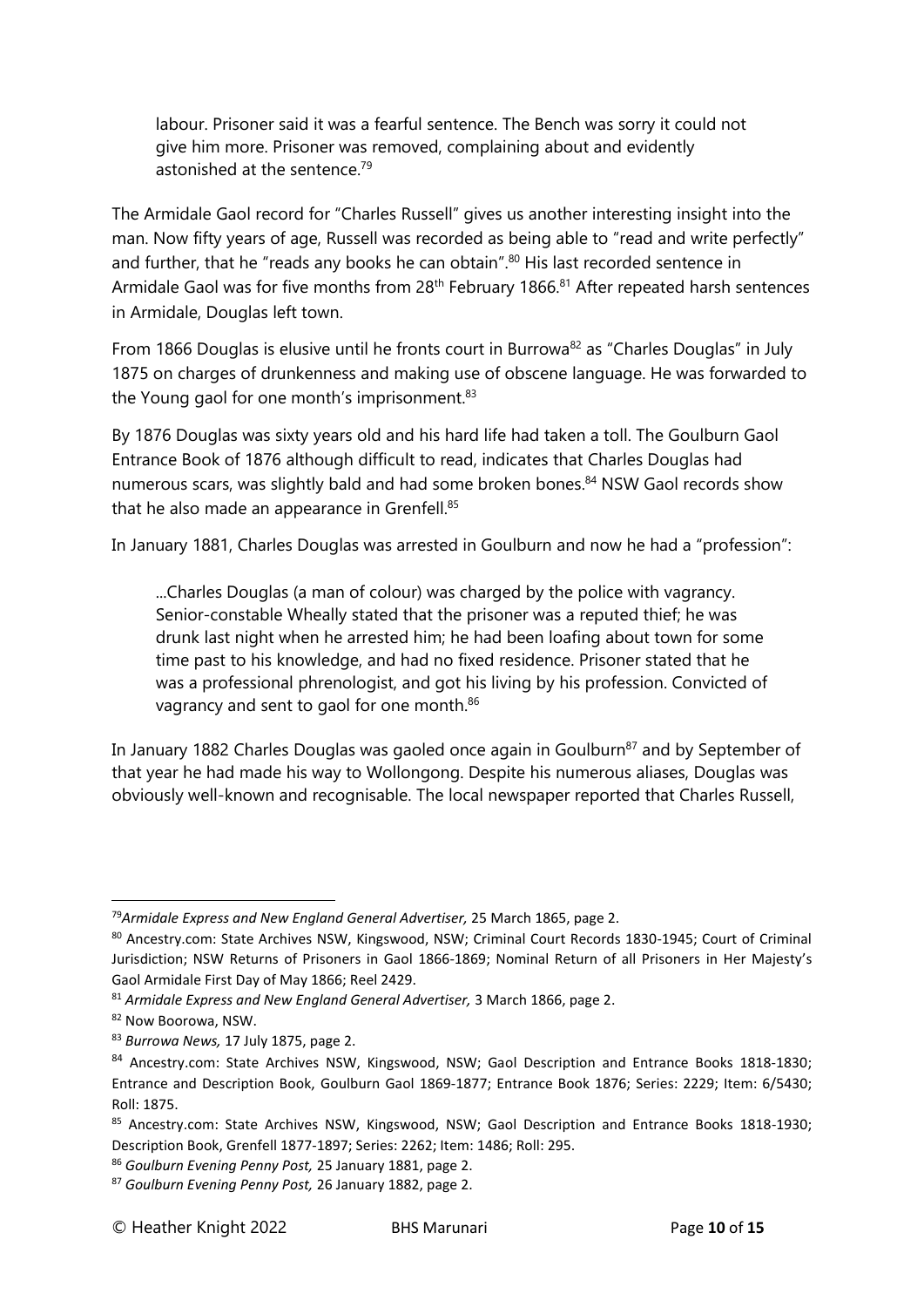"alias Black Douglas" had been arrested for being drunk and was gaoled in the Wollongong Gaol.<sup>88</sup>

From July 1875 until May 1886, "Charles Douglas" or "Charles Russell" was seen frequently before the courts of Goulburn,<sup>89</sup> Yass,<sup>90</sup> Wollongong,<sup>91</sup> Parramatta,<sup>92</sup> Windsor<sup>93</sup> and Wagga Wagga<sup>94</sup> where he was regularly arrested on charges of being drunk and disorderly, vagrancy, obscene language and the occasional assault. He was often released from gaol and arrested again soon afterwards, often on the day of his release.

By late 1885 Douglas appears to have been making his way back to Victoria. In September he was in Wagga Wagga where received a sentence of four months in gaol<sup>95</sup> and by January 1886 he was in Ballarat where he was involved in a fight. $96$  He was probably the Charles Douglas who was arrested in Kilmore for insulting behaviour in April 1886 and given fourteen days in a Melbourne Goal.<sup>97</sup> In June he was arrested for drunkenness in Carlton, this time using the name Charles Russell. This report depicts the pitiful picture Douglas now presented:

An old colored man, named Charley Russell, who was arrested on a charge of drunkenness presented a pitiable appearance. He stated he was a phrenologist, recently arrived from Sydney, and had nowhere to go. He had been arrested in Canning street, and was covered from head to foot with mud, and an old white belltopper which he wore, was sadly knocked about. The Bench decided to remand him for a week. The poor old fellow was suffering from sciatica, and could scarcely limp across the floor of the court.<sup>98</sup>

A month later it was the same old story:

An incorrigible old vagrant, named Douglas, made his appearance before Messrs Call and Co. at the City Court this morning, on a charge of vagrancy. Of course, he was found drunk last night, but it was such an effective "bender" that he had to be carried from his cell into Black Maria this morning. He repelled the charge of vagrancy with scorn. He was a **"**Ph-ph-phrenologist" and a "Professional." There

<sup>88</sup> S*hoalhaven Telegraph,* 28 September 1882, page 2.

<sup>89</sup> *Goulburn Herald and Chronicle,* 18 March 1876, page 4; *Goulburn Evening Penny Post,* 25 January 1881, page 2; *Goulburn Herald*, 26 January 1882, page 2; *Daily Telegraph,* 12 July 1884, page 1; *Goulburn Herald,* 23 August 1884, page 3.

<sup>90</sup> *Yass Courier,* 16 March 1877, page 2.

<sup>91</sup> *Shoalhaven Telegraph,* 28 September 1882, page 2.

<sup>92</sup> *Cumberland Mercury,* 7 April 1883, page 4; *Cumberland Mercury,* 6 October 1883, page 4; *Cumberland Mercury,* 1 December 1883, page 3; *Cumberland Mercury,* 5 January 1884, page 3; *Cumberland Mercury,* 9 April 1884, page 2.

<sup>93</sup> *Hawkesbury Chronicle and Farmers Advocate,* 14 March 1885, page 3.

<sup>94</sup> *Wagga Wagga Advertiser,* 22 September 1885, page 3.

 $95$  Ibid.

<sup>96</sup> *Ballarat Star,* 7 January 1886, page 2.

<sup>97</sup> *Kilmore Free Press,* 6 May 1886, page 2.

<sup>98</sup> *Herald,* 5 June 1886, page 3.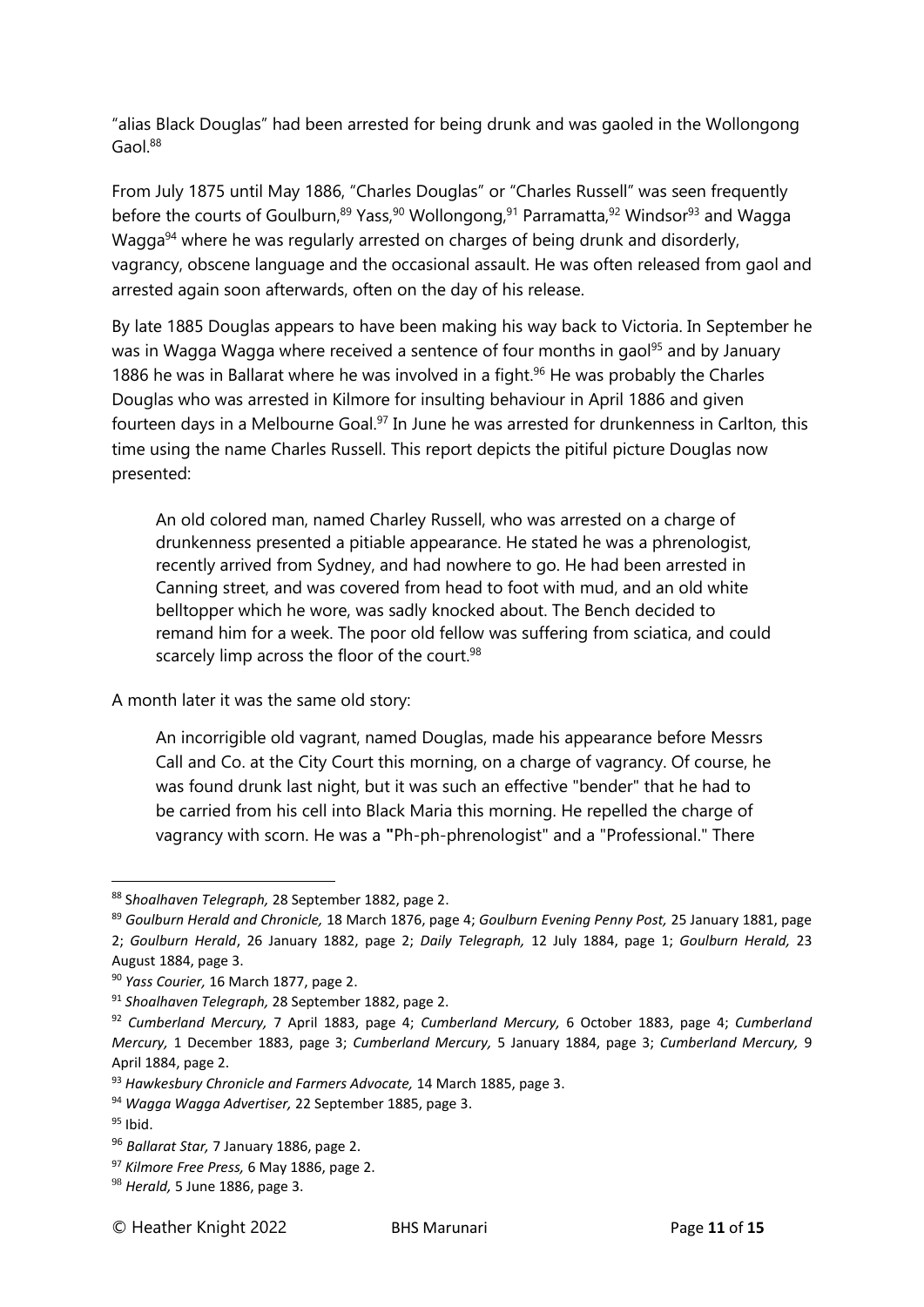now, and if that wasn't lawful means of support he would like to know what was. Mr Call asked him, "Would you like to go into the Benevolent Asylum?" Douglas replied with great fervor, "That's just the very place I would like to get to. Have mercy, Mr Call, have mercy!" And he strolled down the passage to the cells with a profusion of "Have mercies" and "God bless you's," which will last him till Thursday next, to which date he is remanded.<sup>99</sup>

In July 1886 Charles Douglas spent two months in the Geelong Gaol for vagrancy<sup>100</sup> and in the November he was arrested for being "idle and disorderly" and was given a twelve month sentence in the Geelong Gaol.<sup>101</sup>

A few months after his release from Geelong Gaol, Douglas was arrested in in Wangaratta:

...Charles Douglas, a feeble old man of color, who in the early days of the colony figured on Ballarat and Bendigo goldfields as a pugilist and a rough customer generally, was charged with having been drunk and disorderly and with using obscene language. Constable Dainty proved the charges, and added that the defendant made use of most disgusting language. Douglas, in reply, said that he was drunk, and would not deny the charge. He was a phrenologist by profession, and 72 years of age. He promised never to appear before the court again, and if let off would leave the town without delay. Sergeant Steele said that two years ago Douglas received a sentence for vagrancy. The Bench fined him 5s, or six hours' imprisonment, for the first offence, and 10s, or fourteen days, for having made use of obscene language.<sup>102</sup>

From Wangaratta Douglas found his way to Beechworth where he spent fourteen days in the Beechworth Gaol for being drunk and disorderly. The Victoria Police Gazette records that he had a broken knuckle on his right hand and had seven prior convictions.<sup>103</sup>

In May 1888 he was arrested at Tallarook for the usual reasons and fined in the Seymour court:

...The usual half-crown fine was inflicted, and paid, after which the colored gentleman of science walked down the street, a self-satisfied personification of injured innocence.<sup>104</sup>

A week later Douglas was in the Seymour court again on a charge of "no visible lawful means of support" and for the theft of a bridle. Douglas claimed that he:

<sup>99</sup> *Herald,* 10 July 1886, page 3.

<sup>100</sup> Ancestry.com: Victoria Police Gazettes 1855, 1864-1924; 1886; Charles Douglas.

<sup>101</sup>PROV, VPRS 515/P0000 Central Register for Male Prisoners (1886-1887) Image 241, Charles Douglas. <sup>102</sup> *Ovens and Murray Advertiser*, 3 March 1888, page 1.

<sup>103</sup> Ancestry.com: Victoria Police Gazettes 1855, 1864-1924; 1888; Charles Douglas.

<sup>104</sup> *Seymour Express and Goulburn Valley, Avenel, Graytown, Nagambie, Tallarook and Yea Advertiser,* 4 May 1888, page 2.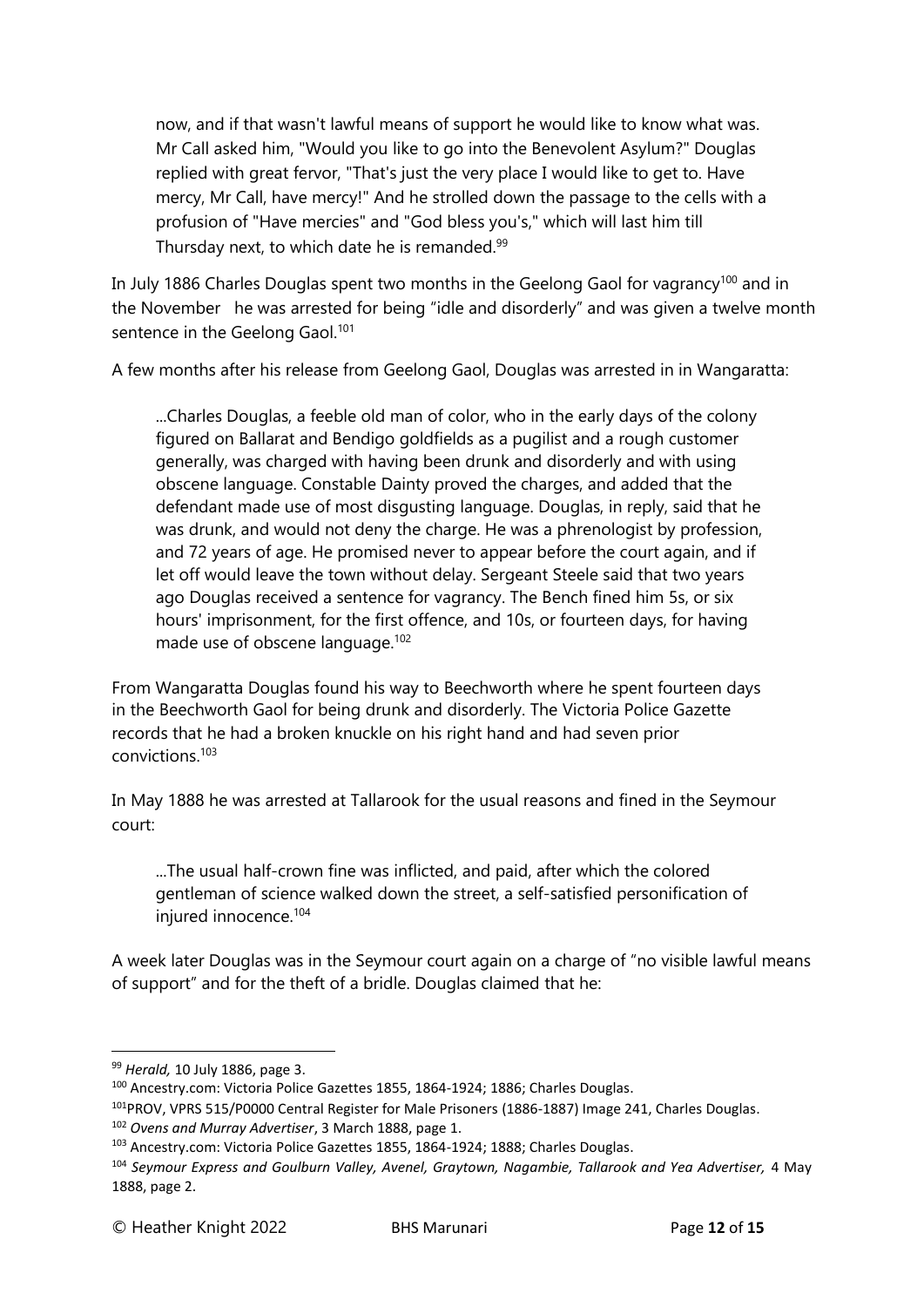...had earned money by reading the heads of several of the leading residents of Seymour. Constable Bush here stated that prisoner had examined the heads of several drunken men in the bars...He had to be taken to the lock-up in a wheelbarrow. Prisoner — I know nothing about the bridle, your Worship. I never took it as God is my judge. I can't see well enough to steal. Mr Wyatt, P.M., stated that the Bench had no doubt of his guilt, but that one of his colleagues was a tender hearted man and was not quite satisfied. However prisoner would be sentenced to 14 days' hard labor in Melbourne jail. Prisoner turned to the Bench, blessed his Worship, said he was a sober and an honest man. He was then led away with a tear trickling down from the corner of his left eye.<sup>105</sup>

After fourteen days spent in the Melbourne Gaol, Douglas was arrested again on his release and from 23<sup>rd</sup> of May earned a further six months in the Geelong Gaol.<sup>106</sup>

In December 1888 he was arrested in North Melbourne:

...An elderly coloured man named Charles Russell, whose bearing and language bore witness to the fact that he was by no means lacking in education or a sense of decency, was charged with vagrancy. The old fellow made a profound bow to the Bench, and assured them that he was no vagrant, as he could earn his livelihood as a phrenologist. 'Other people are allowed to follow their professions, pleaded the defendant, and why should it not be lawful for me to follow mine?' Constable Scannell said that Russell had been found lying on the footpath drinking water out of the gutter, and was evidently in a very weak state. The defendant said 'I took a little drink, and have a weak bump in my pericranium, and when the constable saw me I was recruiting myself.' As the old man said he had a son at Castlemaine, a constable was directed to pack him off to that town by the next train.<sup>107</sup>

Charles Russell immediately made his way back to Bendigo, where of course he was arrested for drunkenness and vagrancy. He presented a pathetic sight:

At Sandhurst, a few days ago, an elderly man, who was drunk and incapable of taking care either of himself or of his large swag, over which he was talking phrenology, was arrested. On presentation at the watch-house he gave the name of Charles Russell, and looked every inch of what he represented himself to be – an American of 73 summers and winters. He was a miserable specimen of humanity – tottering on a stick and having bleared eyes, a blotched face and travel stained and grimy clothing. He took much pride in asserting himself to be a phrenologist, and explained his miserable appearance by saying he was "down on his luck, which was very so-so." He offered to read the "bumps" of those present

<sup>105</sup> *Seymour Express and Goulburn Valley, Avenel, Graytown, Nagambie, Tallarook and Yea Advertiser,* 11 May 1888, page 2.

<sup>106</sup> Ancestry.com: Victoria Police Gazettes 1855, 1864-1924; 1888; Charles Douglas.

<sup>107</sup>*North Melbourne Advertiser,* 8 December 1888, page 2; although not impossible, there is no evidence that Douglas had a son and this was probably a "get out of gaol" tactic.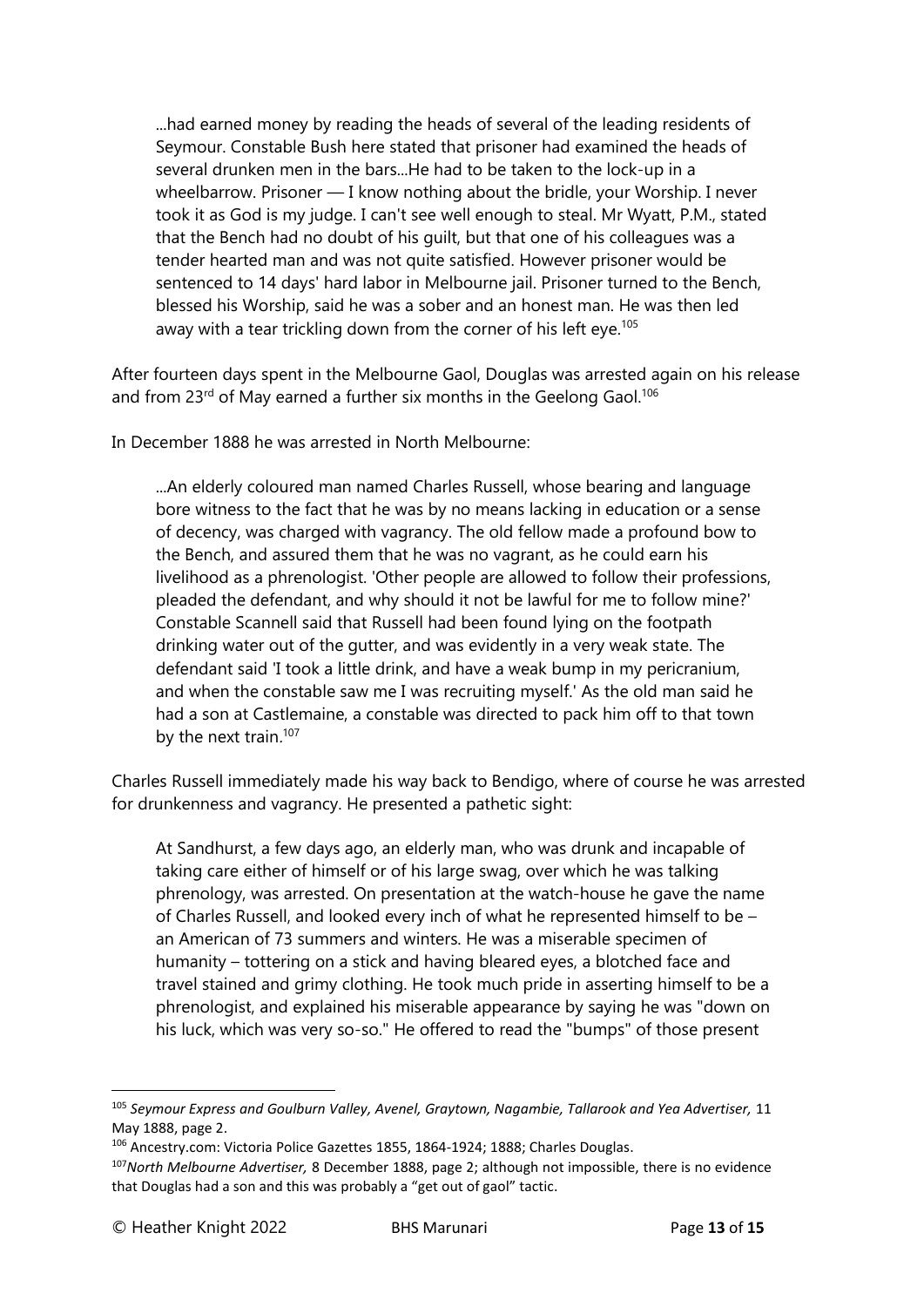when his term of confinement within the watchhouse walls was finished, and he was much gratified when the offer was accepted.<sup>108</sup>

Douglas, now Charles Russell, spent the remainder of his life shuffling between the Bendigo Goal and the Bendigo Benevolent Asylum. In May 1891 the Commissioners for the Royal Commission on Charitable Institutions were undertaking hearings in Bendigo and were shocked to hear that often old men, whose only offence was old age or extreme poverty, were sent to gaol due to the lack of accommodation in the Benevolent Asylum. The commissioners were informed that at present there were six old men in gaol serving time for vagrancy for lack of space in the asylum and they were astonished to hear that five out of six of them preferred gaol to the benevolent asylum. The reason given was that they were not allowed out of the asylum to drink but when they served short sentences in gaol they could get drunk on their release, before being incarcerated again. The commissioners decided to visit the gaol and interview some of the inmates who would have qualified for a place in the asylum. One of the men they interviewed was Charles Russell/Douglas and once again we get to hear his voice and see another performance:

...An old depraved looking black-fellow, of over six feet in height, stood at the head of the line, supporting his elongated bony frame with a stout stick. "This is an old man who calls himself Charles Russell, explained Mr. Kelly, "he has been a member of the prize-ring and his proper name is Douglas, but he says he is sorry for all his prize-fights and wishes to lead a better life." "What do you do for a living when out of this?" asked Professor Morris. "I'm a phrenologist, sare," was the reply. "God has given me the talent for observing the conformation of the human head, sare, and I exercise that talent to the best of my ability." The old fellow was evidently fairly educated, and one or two of the gentlemen present looked surprised at the wording of his answer. "I was in the Benevolent Asylum," went on the man, "but my mother being a Tipperary woman, I wished to go out on St. Patrick's Day like every other good Irishman to join in the celebrations, but the superintendent wouldn't let me sare. I said I would go sare, and he said I wouldn't, and I went."... In answer to further questions the old fellow claimed to be a native of Bristol—his father an American and his mother an Irish woman, "but you know, gentlemen," he added, "I'm an Englishman, and an Englishman can't stand tyranny." The gentleman present evidently had heard sufficient of his story, and proceeded on their inspection of the gaol, evidently impressed with the fact that the men they had just interviewed were not amongst those martyrs to circumstances who were more "sinned against than sinning.<sup>109</sup>

On the 8th March 1892, Charles Russell was arrested for the last time at Rochester and was given a three month sentence in the Bendigo Gaol. His health gradually faded and he died in the Bendigo Gaol Hospital on 15<sup>th</sup> May 1892.<sup>110</sup> William Douglas, AKA Alexander Douglas,

<sup>108</sup> *Leader,* 29 December 1888, page 16.

<sup>109</sup> *Bendigo Independent,* 11 May 1891, page 2.

<sup>110</sup> *Bendigo Advertiser,* 17 May 1892, page 3.